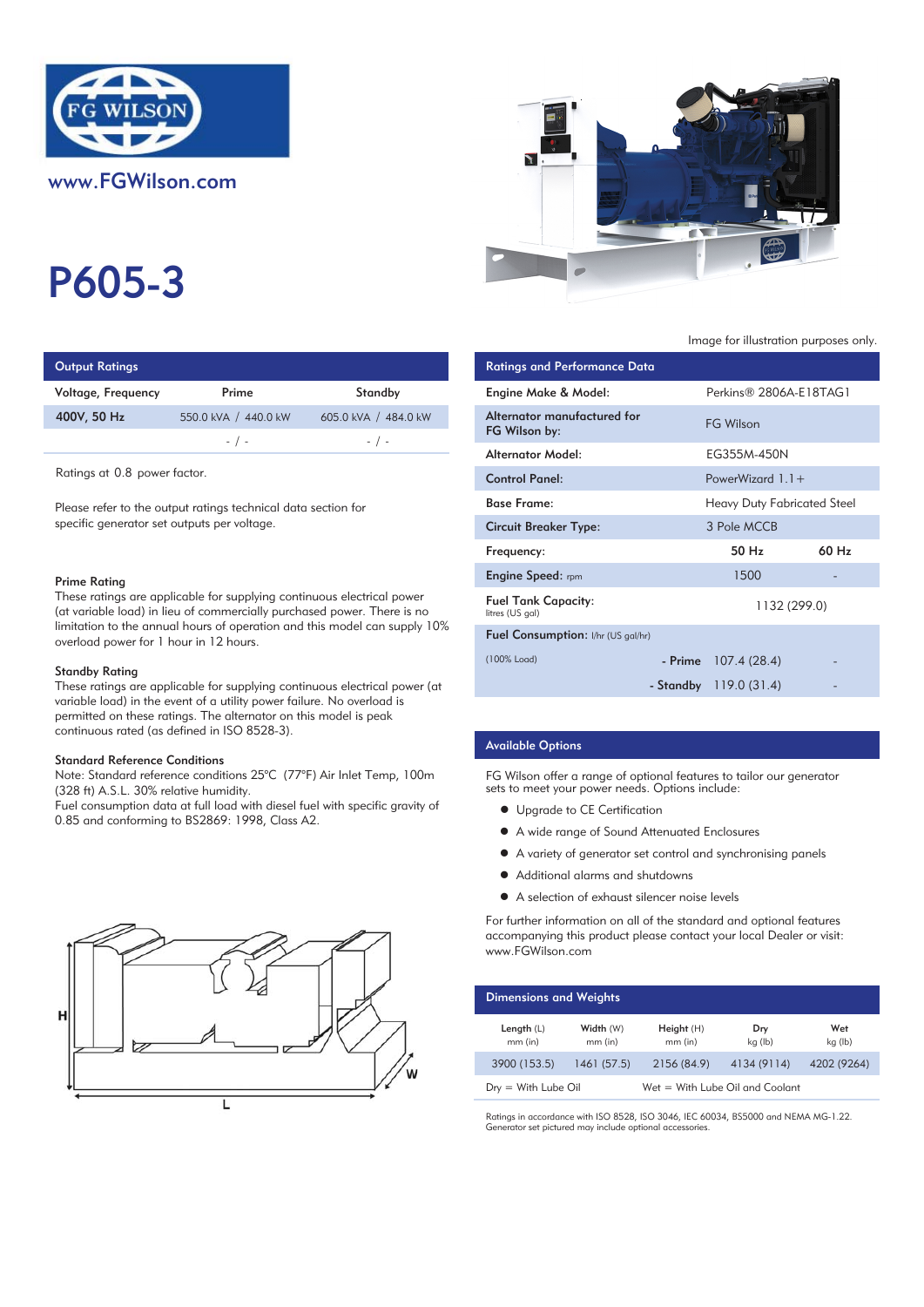| <b>Engine Technical Data</b>                                |                    |                                                 | <b>Air Systems</b>  |
|-------------------------------------------------------------|--------------------|-------------------------------------------------|---------------------|
| No. of Cylinders / Alignment:                               |                    | 6 / In Line                                     | Air Filter Ty       |
| Cycle:                                                      |                    | 4 Stroke                                        | Combustior          |
| Bore / Stroke: mm (in)                                      |                    | 145.0 (5.7)/183.0 (7.2)                         |                     |
| Induction:                                                  |                    | Turbocharged Air To Air<br><b>Charge Cooled</b> | Max. Comb           |
| Cooling Method:                                             |                    | Water                                           | <b>Restriction:</b> |
| <b>Governing Type:</b>                                      |                    | Electronic                                      |                     |
| <b>Governing Class:</b>                                     |                    | ISO 8528 G2                                     |                     |
| <b>Compression Ratio:</b>                                   |                    | 14.5:1                                          | <b>Cooling Sys</b>  |
| Displacement:   (cu. in)                                    |                    | 18.1 (1104.5)                                   | <b>Cooling Sys</b>  |
| <b>Moment of Inertia:</b> $kg \, m^2$ (lb/in <sup>2</sup> ) |                    | 7.44 (25424)                                    | Water Pum           |
| <b>Engine Electrical System:</b>                            |                    |                                                 | <b>Heat Reject</b>  |
|                                                             | - Voltage / Ground | 24/Negative                                     |                     |
| - Battery Charger Amps                                      |                    | 70                                              | kW (Btu/min)        |
| Weight: kg (lb)                                             | - Dry              | 2050 (4519)                                     | <b>Heat Radia</b>   |
|                                                             | - Wet              | 2158 (4758)                                     | kW (Btu/min)        |

| <b>Air Systems</b>                                                 | $50$ Hz              | $60$ Hz |
|--------------------------------------------------------------------|----------------------|---------|
| Air Filter Type:                                                   | Non Canister         |         |
| <b>Combustion Air Flow:</b> m <sup>3</sup> /min (cfm)              |                      |         |
|                                                                    | - Prime $37.0(1307)$ |         |
| - Standby                                                          | 40.0 (1413)          |         |
| Max. Combustion Air Intake<br><b>Restriction:</b> kPa (in $H_2O$ ) | 6.4(25.7)            |         |

| 14.5:1         | <b>Cooling System</b>                                                     | 50 Hz                   | 60 Hz |
|----------------|---------------------------------------------------------------------------|-------------------------|-------|
| 18.1 (1104.5)  | Cooling System Capacity: I (US gal)                                       | 68.5(18.1)              |       |
| 7.44 (25424)   | Water Pump Type:                                                          | Centrifugal             |       |
|                | Heat Rejected to Water & Lube Oil:                                        |                         |       |
| 24/Negative    | kW (Btu/min)                                                              | $-$ Prime 185.0 (10521) |       |
| 70             |                                                                           | - Standby 190.9 (10856) |       |
| 2050 (4519)    | <b>Heat Radiation to Room:</b> Heat radiated from engine and alternator   |                         |       |
| 2158 (4758)    | kW (Btu/min)<br>- Prime                                                   | 68.4 (3890)             |       |
|                | - Standby                                                                 | 71.9 (4089)             |       |
|                | Radiator Fan Load: kW (hp)                                                | 9.0(12.1)               |       |
| 60 Hz<br>50 Hz | Radiator Cooling Airflow: m <sup>3</sup> /min (cfm)                       | 373.2 (13179)           |       |
| 1500           | <b>External Restriction to</b><br><b>Cooling Airflow:</b> Pa (in $H_2O$ ) | 125(0.5)                |       |

Designed to operate in ambient conditions up to 50°C (122°F).

Contact your local FG Wilson Dealer for power ratings at specific site conditions.

| <b>Lubrication System</b>      |                |  |  |
|--------------------------------|----------------|--|--|
| Oil Filter Type:               | Eco, Full Flow |  |  |
| Total Oil Capacity: I (US gal) | 55.5(14.7)     |  |  |
| Oil Pan: $I(US \text{ gal})$   | 53.5(14.1)     |  |  |
| Oil Type:                      | API CH4 / CI4  |  |  |
| <b>Oil Cooling Method:</b>     | Water          |  |  |

| <b>Exhaust System</b>                           | 50 Hz                  | 60 Hz |
|-------------------------------------------------|------------------------|-------|
| Maximum Allowable Back Pressure:<br>kPa (in Hg) | 6.9(2.0)               |       |
| <b>Exhaust Gas Flow:</b> $m^3/m$ in (cfm)       |                        |       |
|                                                 | $-$ Prime $88.0(3108)$ |       |
|                                                 | - Standby $95.3(3365)$ |       |
| Exhaust Gas Temperature: °C (°F)                |                        |       |
| - Prime                                         | 521 (969)              |       |
| - Standby                                       | 523 (974)              |       |
|                                                 |                        |       |

| Performance                        |           | 50 Hz          | 60 Hz |
|------------------------------------|-----------|----------------|-------|
| <b>Engine Speed:</b> rpm           |           | 1500           |       |
| <b>Gross Engine Power: kW (hp)</b> |           |                |       |
|                                    | - Prime   | 495.0 (664.0)  |       |
|                                    | - Standby | 544.0 (730.0)  |       |
| <b>BMEP:</b> $kPa$ (psi)           |           |                |       |
|                                    | - Prime   | 2184.0 (316.8) |       |
|                                    | - Standby | 2400.0 (348.1) |       |

| <b>Fuel System</b> |                                                     |                                           |              |                            |            |
|--------------------|-----------------------------------------------------|-------------------------------------------|--------------|----------------------------|------------|
|                    | <b>Fuel Filter Type:</b><br>Eco Replaceable Element |                                           |              |                            |            |
|                    | Recommended Fuel:                                   |                                           |              | Class A2 Diesel or BSEN590 |            |
|                    |                                                     | <b>Fuel Consumption:</b> I/hr (US gal/hr) |              |                            |            |
|                    |                                                     | 110%                                      | 100%         | 75%                        | 50%        |
|                    | Prime                                               | Load                                      | Load         | Load                       | Load       |
|                    | 50 Hz                                               | 119.0 (31.4)                              | 107.4 (28.4) | 80.9(21.4)                 | 57.3(15.1) |
|                    | 60 Hz                                               |                                           |              |                            |            |
|                    |                                                     |                                           |              |                            |            |
|                    |                                                     |                                           | 100%         | 75%                        | 50%        |
|                    | <b>Standby</b>                                      |                                           | Load         | Load                       | Load       |
|                    | 50 Hz                                               |                                           | 119.0 (31.4) | 88.4 (23.4)                | 61.9(16.4) |
|                    | 60 Hz                                               |                                           |              |                            |            |

(Based on diesel fuel with a specific gravity of 0.85 and conforming to BS2869, Class A2)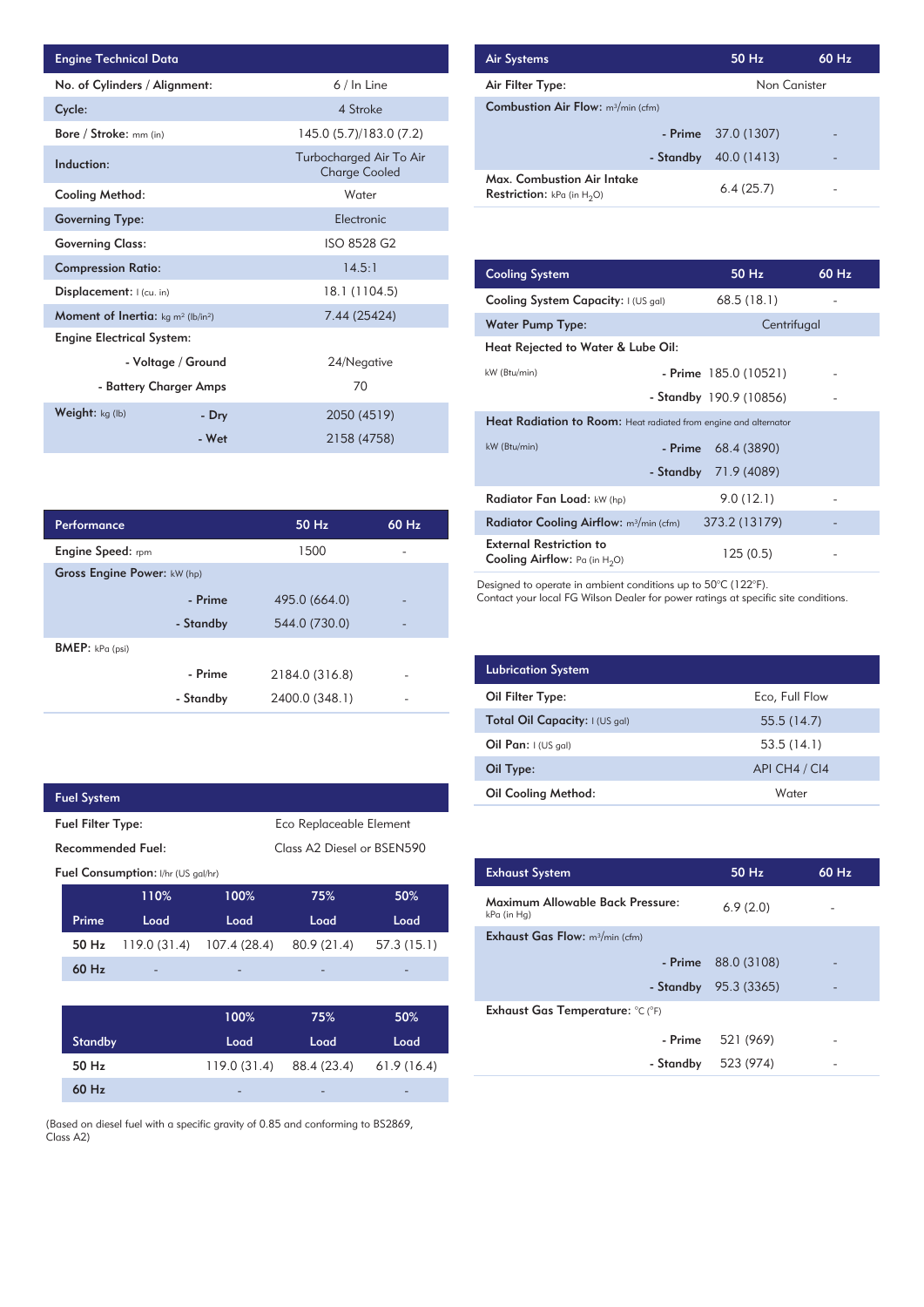| <b>Alternator Physical Data</b>   |                |
|-----------------------------------|----------------|
| Manufactured for FG Wilson by:    | FG Wilson      |
| Model:                            | EG355M-450N    |
| No. of Bearings:                  |                |
| <b>Insulation Class:</b>          | н              |
| <b>Winding Pitch Code:</b>        | $2/3 - R16$    |
| Wires:                            | 6              |
| <b>Ingress Protection Rating:</b> | IP21           |
| <b>Excitation System:</b>         | <b>SHUNT</b>   |
| AVR Model:                        | <b>EVC600i</b> |

| <b>Alternator Operating Data</b>          |             |  |  |
|-------------------------------------------|-------------|--|--|
| Overspeed: rpm                            | 2250        |  |  |
| <b>Voltage Regulation: (Steady state)</b> | $+/-1%$     |  |  |
| Wave Form $NEMA = TIF:$                   | 50          |  |  |
| Wave Form IEC $=$ THF:                    | 2.0%        |  |  |
| <b>Total Harmonic content LL/LN:</b>      | 3.0%        |  |  |
| Radio Interference:                       | -           |  |  |
| Radiant Heat: kW (Btu/min)                |             |  |  |
| $-50$ H <sub>z</sub>                      | 32.7 (1860) |  |  |
| $-60$ Hz                                  |             |  |  |

| Alternator<br><b>Performance Data:</b> |          | 50 Hz    |          | 60 Hz |
|----------------------------------------|----------|----------|----------|-------|
| Data Item                              | 415/240V | 400/230V | 380/220V |       |
|                                        |          | 230 V    |          |       |
| <b>Motor Starting</b>                  |          |          |          |       |
| Capability* kVA                        | 1307     | 1205     | 1106     |       |
| <b>Short Circuit</b>                   |          |          |          |       |
| Capacity** %                           | 300      | 300      | 300      |       |
| <b>Reactances: Per Unit</b>            |          |          |          |       |
| Xd                                     | 2.435    | 2.622    | 2.823    |       |
| X'd                                    | 0.121    | 0.130    | 0.140    |       |
| $X^{\mathsf{H}}$ d                     | 0.097    | 0.105    | 0.112    |       |

Reactances shown are applicable to prime ratings.

\*Based on 30% voltage dip at 0.4 power factor and SHUNT excitation.

\*\*With optional permanent magnet generator or AREP excitation.

| Output Ratings Technical Data 50 Hz |        |       |          |       |         | Output Ratings Technical Data 60 Hz |        |          |
|-------------------------------------|--------|-------|----------|-------|---------|-------------------------------------|--------|----------|
| Voltage                             | Prime: |       | Standby: |       | Voltage |                                     | Prime: | Standby: |
|                                     | kVA    | kW    | kVA      | kW    |         | kVA                                 | kW     | kVA      |
| 415/240V                            | 550.0  | 440.0 | 605.0    | 484.0 |         |                                     |        |          |
| 400/230V                            | 550.0  | 440.0 | 605.0    | 484.0 |         |                                     |        |          |
| 380/220V                            | 534.0  | 427.2 | 605.0    | 484.0 |         |                                     |        |          |
|                                     |        |       |          |       |         |                                     |        |          |
|                                     |        |       |          |       |         |                                     |        |          |
|                                     |        |       |          |       |         |                                     |        |          |
| 230 V                               | 550.0  | 440.0 | 605.0    | 484.0 |         |                                     |        |          |
|                                     |        |       |          |       |         |                                     |        |          |
|                                     |        |       |          |       |         |                                     |        |          |
|                                     |        |       |          |       |         |                                     |        |          |
|                                     |        |       |          |       |         |                                     |        |          |
|                                     |        |       |          |       |         |                                     |        |          |
|                                     |        |       |          |       |         |                                     |        |          |